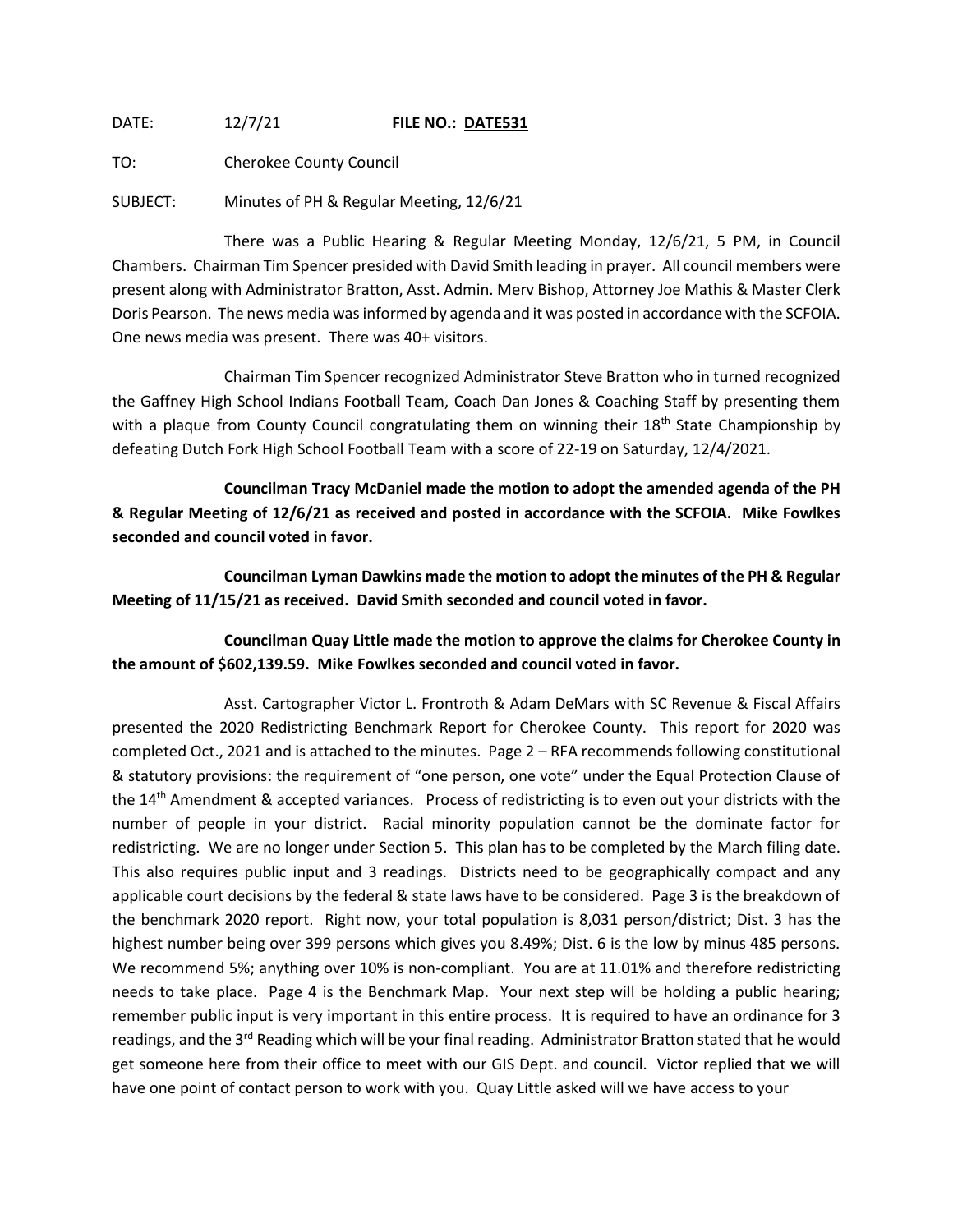## Page 2 – Minutes of PH & Regular Meeting, 12/6/21

software? Adam replied you do have software here with your GIS Dept. and they will have all the ability to use all the data with individual benchmarks. There are one of three ways: you can choose us as your full pledge consultant, use us as a site consultant, or you can choose your own consultant. Final reading of the ordinance should be the last meeting in Feb., 2022.

**Chairman Tim Spencer opened the Public Hearing on Ordinance No. 2021-27 authorizing an amendment to that Certain Agreement for Development of a Joint County Industrial & Business Park (Cherokee County/Spartanburg County (Kerns Trucking) Park) dated as of July 19, 2021, by & between Cherokee Co., SC (The "County") and Spartanburg County, SC ("Spartanburg County"), such park being geographically located in Cherokee County; and other matters related thereto.** No one was present to speak and the public hearing was closed.

**Councilman Mike Fowlkes made the motion for council to go into Executive Session pursuant to Section 30-4-70(a)(5) discussion of matters relating to the proposed location, expansion, or the provision of service encouraging location or expansion of industrial or other businesses in the area served by the public body. Quay Little seconded and council voted in favor and went into Executive Session at 5:29 PM.**

**Councilman Tracy McDaniel made the motion for council to come out of Executive Session at 5:49 PM. David Smith seconded and council voted in favor.** Attorney Mathis reported that no action or vote was taken during Executive Session.

**Councilman Mike Fowlkes made the motion to adopt Resolution No. 2021-13 authorizing, under certain conditions, the execution & delivery by Cherokee Co., SC, of a Fee in Lieu of Tax Agreement with Project Herbie with respect to a project in the county whereby the Project would be subject to payment of Certain Fees in Lieu of Taxes, and whereby Project Herbie would be provided certain credits against fee payment in reimbursement of investment in qualified infrastructure; and providing for related matters. David Smith seconded and council voted in favor.**

**Councilman Quay Little made the motion to approve the 2022 Cherokee County Council Scheduled Meeting Dates as presented with the understanding that council can change it at any time. Tracy McDaniel seconded and council voted in favor.**

**Councilman Mike Fowlkes made the motion to remove Joseph Road, Dist. 2, from the Cherokee County Road System. Tracy McDaniel seconded and council voted in favor.**

**Councilman Tracy McDaniel made the motion to adopt 3rd Reading of Ordinance No. 2021-27 authorizing an Amendment to that Certain Agreement for Development of a Joint County Industrial & Business Park (Cherokee County/Spartanburg County (Kerns Trucking Park) dated as of July 19, 2021, by & between Cherokee County, SC (The "County") and Spartanburg County, SC ("Spartanburg County"), such park being geographically located in Cherokee County; and other matters related thereto. David Smith seconded and council voted in favor.**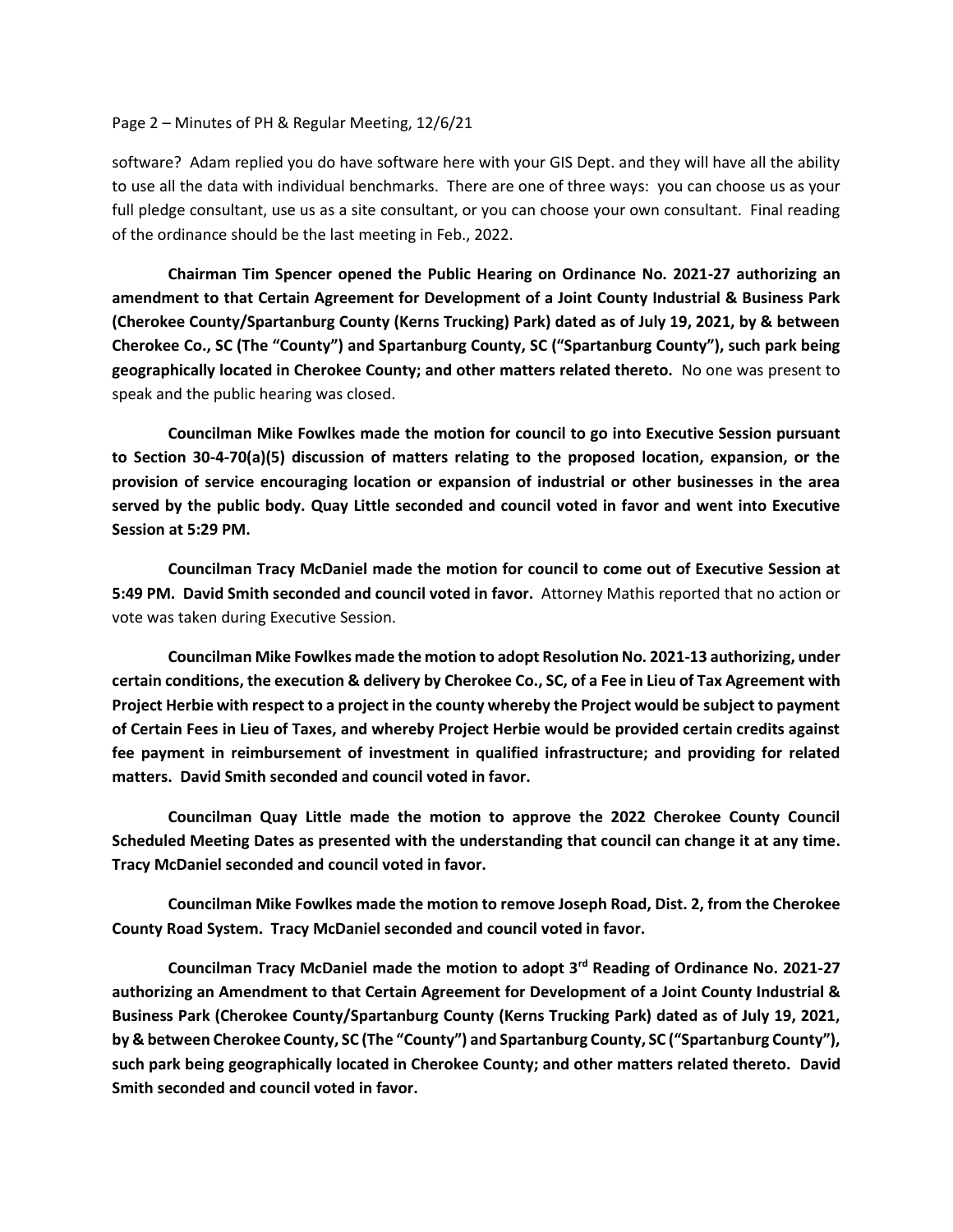## Page 3 – Minutes of PH & Regular Meeting, 12/6/21

**Councilman Quay Little made the motion to adopt 2nd Reading of Ordinance No. 2021-28 to amend Chapter 17, Article II of the Cherokee County Code of Ordinances - Uniform Road Naming and Property Numbering System. Lyman Dawkins seconded and council voted in favor.**

**Councilman Tracy McDaniel made the motion to adopt 2nd Reading of Ordinance No. 2021-29 authorizing, pursuant to Title 4, Chapter 12, SC Code of Laws, 1976, as amended, the reconveyance of assets by Cherokee County to Freightliner Custom Chassis Corporation pursuant to that certain Lease Purchase Agreement between Cherokee County and Freightliner Custom Chassis Corporation; and matters relating thereto. Lyman Dawkins seconded and council voted in favor.**

**Councilman Lyman Dawkins made the motion to adopt 1st Reading of Ordinance No. 2021-30 to amend the Agreement for Development for Joint County Industrial Park by & between Spartanburg Co. & Cherokee Co., SC, so as to include additional property in Spartanburg County as part of the Joint County Industrial Park, and other matters relating thereto. (AGA Tag, Solar II, LLC; RG Frontage, LLC; JSD Flatwood PV-1, LLC; The Cubes at Fort Prince, LLC; Fort Prince Logistics, LLC; SC Global Logistics, LLC.) David Smith seconded and council voted in favor.**

**Councilman Quay Little made the motion to adopt the 1st Reading of Ordinance No. 2021-31 to amend the Agreement for Development for Joint County Industrial Park by & between Spartanburg County & Cherokee County, SC, so as to include additional property in Spartanburg County as part of the Joint County Industrial Park, and other matters relating thereto. (Eastgroup Properties, LP; SCP Acquisitions, LLC; Big Acquisitions, LLC; ILJIN American Corporation; Greer South Carolina Becknell Onvestors, LLC; Walmart Stores East, LP.). Mike Fowlkes seconded and council voted in favor.**

**Councilman Tracy McDaniel made the motion to adopt the 1st Reading of Ordinance No. 2021- 32 authorizing (a) the execution & delivery of a Fee in Lieu of Tax Agreement by & between Cherokee County, SC ("County"), and Project Herbie with respect to certain Economic Development Property in the County, whereby such property will be subject to certain payments in Lieu of Taxes, including the provision of Certain Special Source Credits; (b) the County to create a Multi-County Industrial/Business Park with Spartanburg County, SC, and designate the property to be owned by Project Herbie as Multi-County Park Property; and (3) other related matters. Mike Fowlkes seconded and council voted in favor.**

**Councilman David Smith made the motion to adopt the 1st Reading of Ordinance No. 2021-33 authorizing the execution & delivery of a Fee in Lieu of Tax Agreement by & between Cherokee County, SC and (Project Alpha1) with respect to Certain Economic Development Property in the County, whereby such property will be subject to certain special source credits; and other matters related thereto. Lyman Dawkins seconded and council voted in favor.**

Administrator Bratton received bids for RFP 2022-06 Cherokee County Splash Pad: 3 bids were received: **1)** BWC Contracting, Gaffney; **2)** Great Southern Recreation, Shelby, NC; and **3)** Carolina Recreation & Design, Mooresville, NC. Administrator Bratton replied that he along with Asst. Admin. Merv Bishop and a small committee will review these bids and make sure they meet all requirements and I will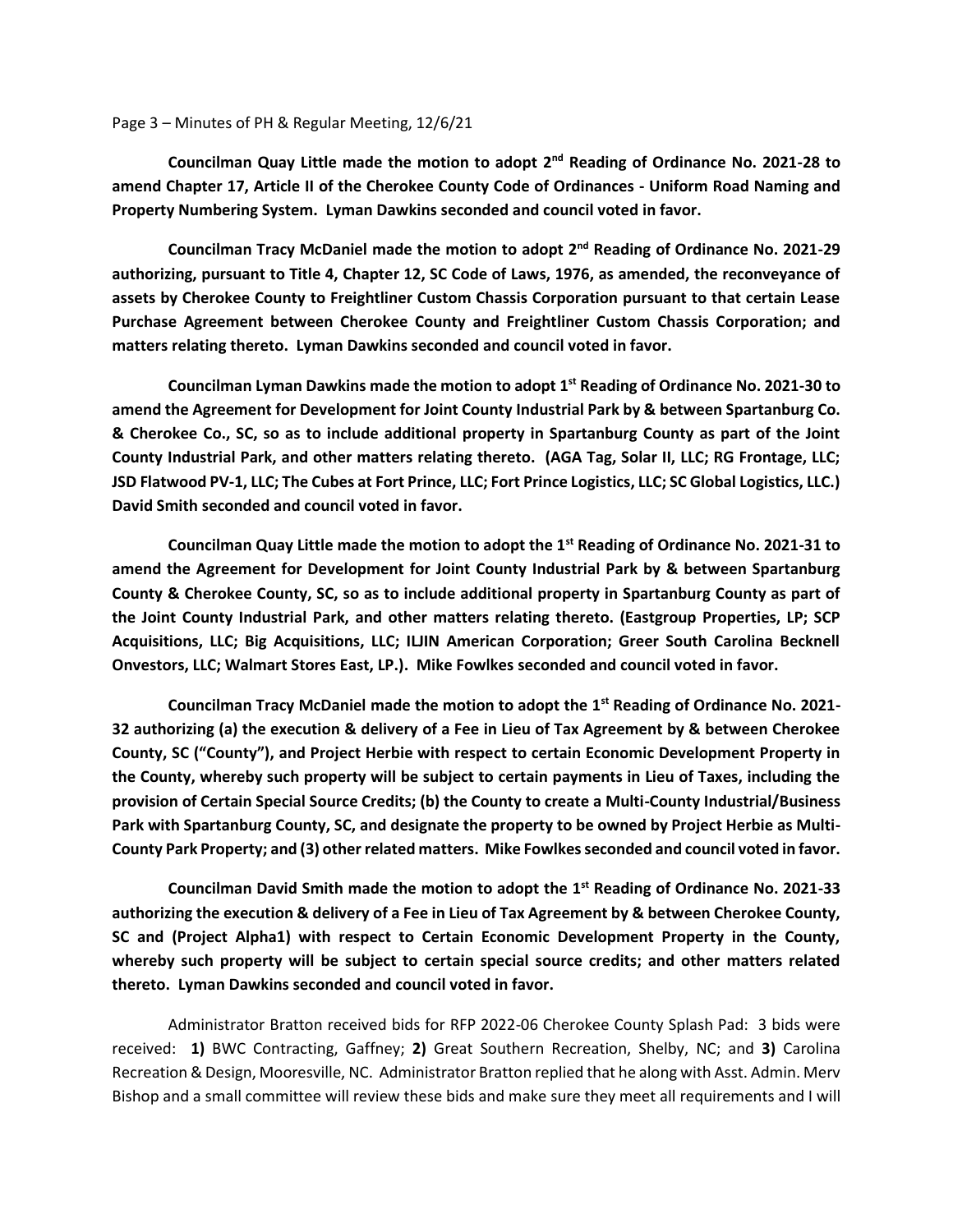## Page 4 – Minutes of PH & Regular Meeting, 12/6/21

come back to you with our recommendation. Steve replied as long as our local business meets the requirements, we will take into consideration the 5% local match.

Administrator Bratton reported to council on the Carolina Bowl. This is a senior all-star game for North & South Carolina that will be taking the place of the Shrine Bowl and is being held at Cherokee County High School Football Reservation. Players & coaching staff will be coming here. They will be utilizing not only the Gaffney Reservation but Blacksburg's & Limestone's facilities. The game will be played this coming Sunday, 12/12/21, 12 Noon. They will be recognizing the Gaffney High Football State Champ, as well as, the Gaffney Little League Travel Football Team vs a travel football team coming in & playing during halftime. This is a big undertaking to bring all these people in. County Council has been asked to make a donation from our Local Accommodation Tax Monies of \$20,000 to go toward this Carolina Bowl. [**Quay Little made the motion to appropriate \$20,000 of the Local Accommodation Tax Monies to help fund the Carolina Bowl. Lyman Dawkins seconded and council voted in favor.]** Administrator Steve Bratton reported that Gaffney Indians have two players playing on that team: Marcus Bradley & Hunter Turner; and Blacksburg High has two players as well: Isaack Westmoreland & Jaquavious Davis.

Administrator Bratton reported through the American Rescue Plan we received allocation of about \$11.2 million. Council appropriated a significant portion of that for the Broadband Project for Cherokee County in partnering with an Internet Service Provider as well as Spartanburg Regional and the School District. There has been a lot of discussion about COVID Bonuses/Supplements and I recommend to council to give our county employees \$1000 COVID Supplement to all current fulltime employees who have been employed at least one year as of 11/30/21; and, a \$500 COVID Supplement to all current parttime & temporary employees, as well as \$500 to all current fulltime employees who have been employed less than a year as of 11/30/21. This will be a total cost of about \$300,000. This County Council has also last December approved a \$700 COVID supplement prior to us receiving American Rescue Plan Money and gave this to all our employees for their service during that time; and also in March, 2021, the Federal Mandate for giving extra time for COVID exposures, etc. expired but council kept that in place for our employees for up to the end of this year. **[Lyman Dawkins made the motion to approve this request of giving the county employees according to Administration's Outline up to \$1000 for fulltime employees and \$500 for employees other than fulltime and fund this from the American Rescue Plan Monies. Mike Fowlkes seconded and council voted in favor.]**

Councilman Elliott Hughes asked Administration to check into giving some of the American Rescue Plan Monies to the VFD for funding of air packs. Administrator Bratton said he would check into this.

Asst. Admin. Merv Bishop reported that iWorQ will be here Tuesday, 12/7/21 to install & train the new software program for the Public Works Dept.

Asst. Admin. Merv Bishop reported on several items: **1)** the Delinquent Tax Sale was today, 12/6/21 and we took in around \$1.3 million; only 3 properties did not sell; **2)** Brian Estes is still waiting on a part from Freightliner for the new trash truck so we still have not taken delivery of it yet; **3)** the new